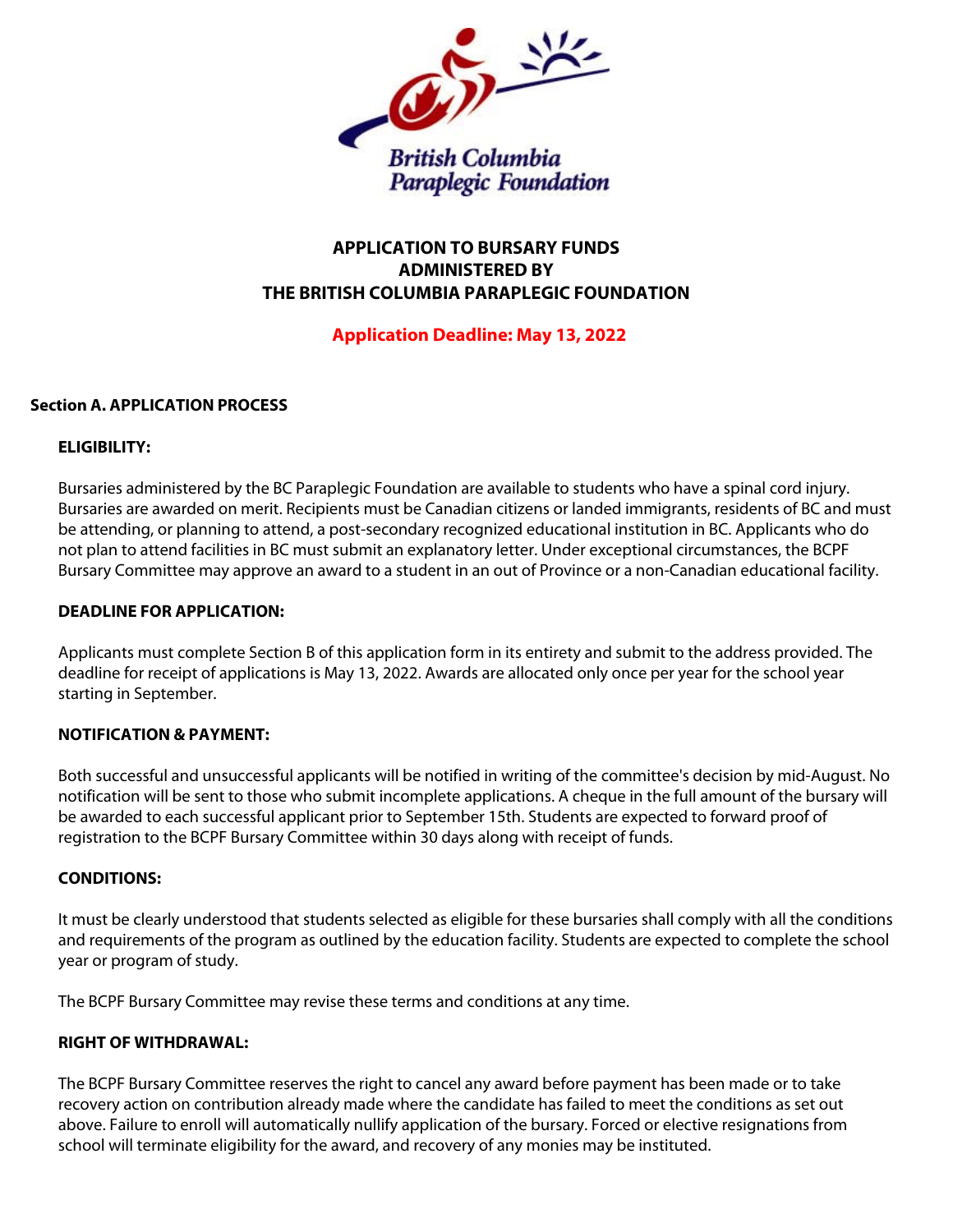## **SPECIFIC BURSARY DETAILS:**

The BCPF Bursary Committee makes recommendations regarding the disbursement of funds from a variety of funds as outlined below. By submitting an application form, applicants are automatically considered for all bursaries.

· BC Paraplegic Foundation Bursaries:

**BCPF Bursaries.** These awards are given to students with a spinal cord injury to encourage them to complete their education or vocational goals. These bursaries are awarded on merit. The value of individual bursaries may vary from year to year according to the availability of funds.

· Awards held in trust at the University of BC:

**CW. Deans Memorial Scholarship.** This scholarship is available to a student with a spinal cord injury continuing studies at any university in BC. Preference will be given to a student beginning or continuing his/her studies in engineering.

**Joseph David Hall Memorial Scholarship.** One or more scholarships will be awarded annually to students beginning or continuing studies in a full course leading to a degree in any field at the University of British Columbia. First preference will be given to candidates nominated by the BC Paraplegic Foundation.

· Awards held in trust at the Vancouver Foundation:

**James H.G. Roche Memorial Fund.** This award is given to students with a spinal cord injury to encourage them to complete their education or vocational goals. These bursaries are awarded on merit. The value of individual bursaries may vary from year to year according to the availability of funds.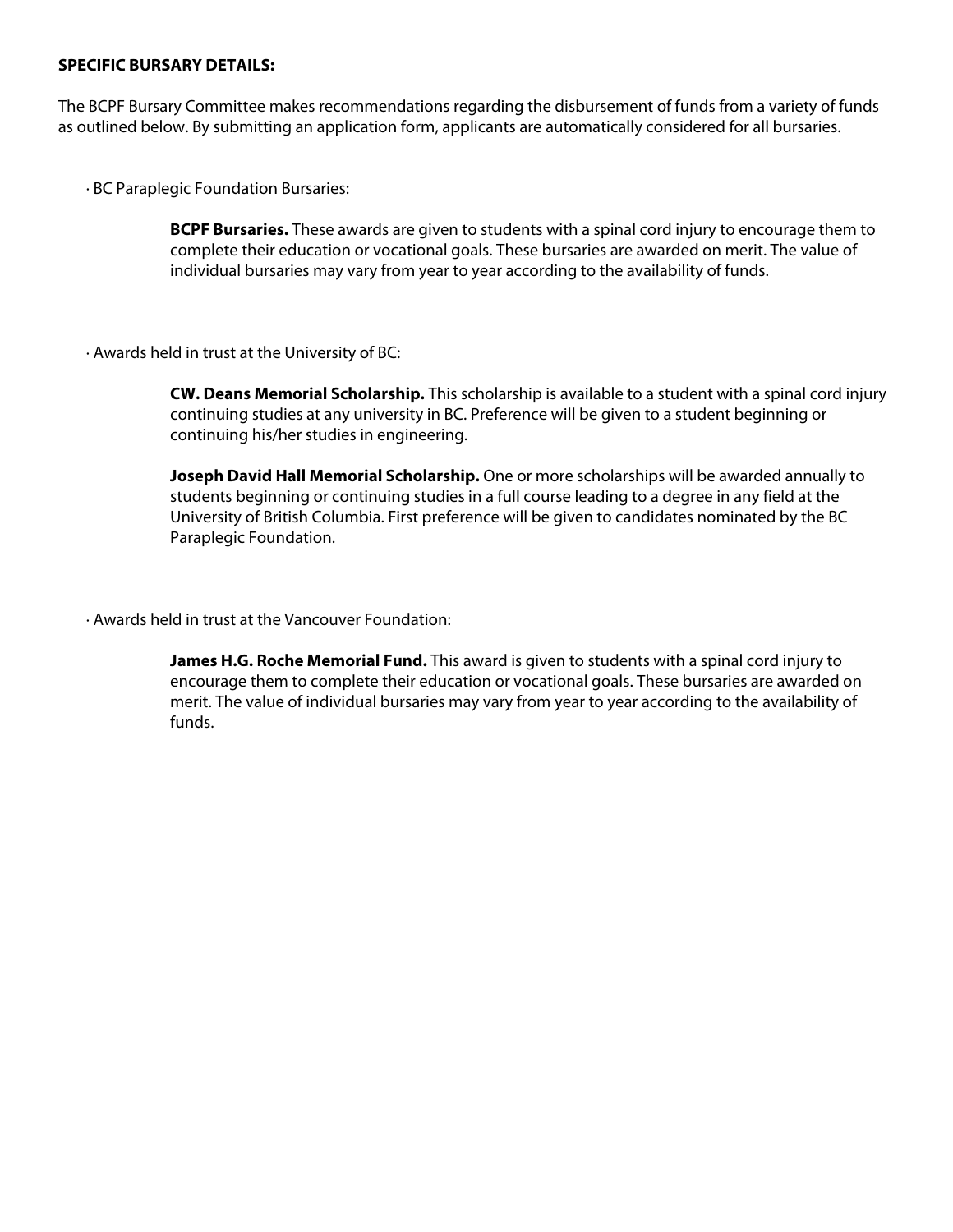

## **Section B. APPLICATION FORM**

This form must be completed and submitted with the required additional information as outlined below no later than **May 13, 2022** to:

### **British Columbia Paraplegic Foundation Bursary Committee**

780 S.W. Marine Drive Vancouver BC V6P 5Y7

## **MANDATORY CRITERIA:**

*Applicants must:*

- · Be a Canadian citizen/landed immigrant and a resident of BC, AND
- · Be attending (or planning to attend) a post secondary educational institution in BC, AND
- · Have a spinal cord injury.

## **PART ONE - PERSONAL INFORMATION:**

| <b>First Name</b><br>Last Name                                                    | Middle Initial |
|-----------------------------------------------------------------------------------|----------------|
| (required for tax purposes)<br>Social Insurance #                                 |                |
| <b>Street Address</b>                                                             |                |
| Postal Code<br>City<br>Province                                                   |                |
| E-mail Address<br>Telephone                                                       |                |
| Date of Birth                                                                     |                |
| Are you a Canadian Citizen or Permanent Resident?<br>$\bigcirc$ Yes $\bigcirc$ No |                |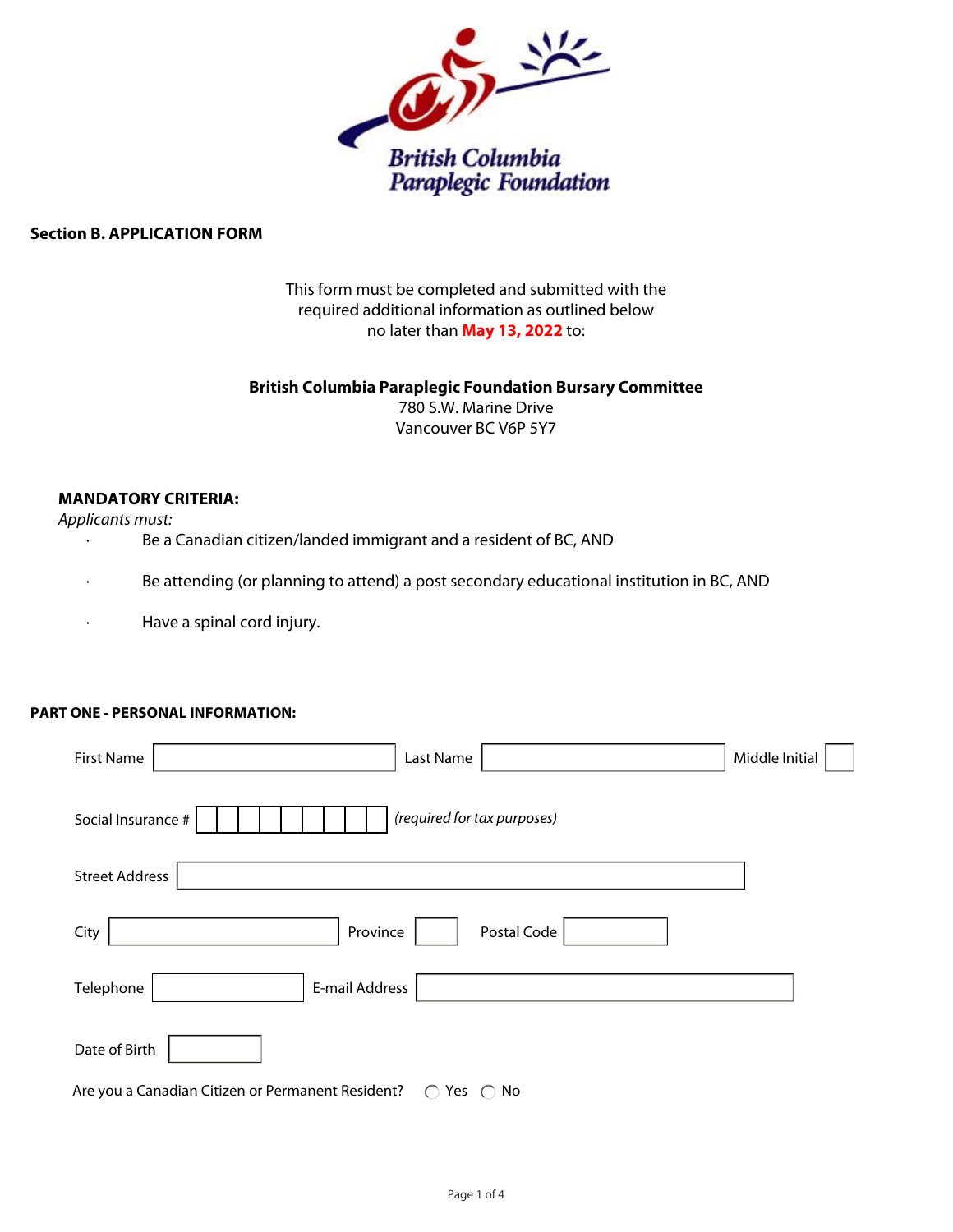## **PART TWO - DISABILITY INFORMATION:**

Please describe how your spinal cord injury affects your daily routine and activities

## **PART THREE - EDUCATION HISTORY:**

(including high school)

| <b>TYPE OF INSTITUTION</b> | <b>HIGHEST LEVEL</b><br>COMPLETED | COURSE OF STUDY/<br>MAJOR/TRADE | CERTIFICATE, DIPLOMA,<br><b>TRADE PAPERS</b> | NAME & LOCATION OF<br>INSTITUTE/SCHOOL | <b>DATE</b><br>COMPLETED |
|----------------------------|-----------------------------------|---------------------------------|----------------------------------------------|----------------------------------------|--------------------------|
|                            |                                   |                                 |                                              |                                        |                          |
|                            |                                   |                                 |                                              |                                        |                          |
|                            |                                   |                                 |                                              |                                        |                          |
|                            |                                   |                                 |                                              |                                        |                          |
|                            |                                   |                                 |                                              |                                        |                          |
|                            |                                   |                                 |                                              |                                        |                          |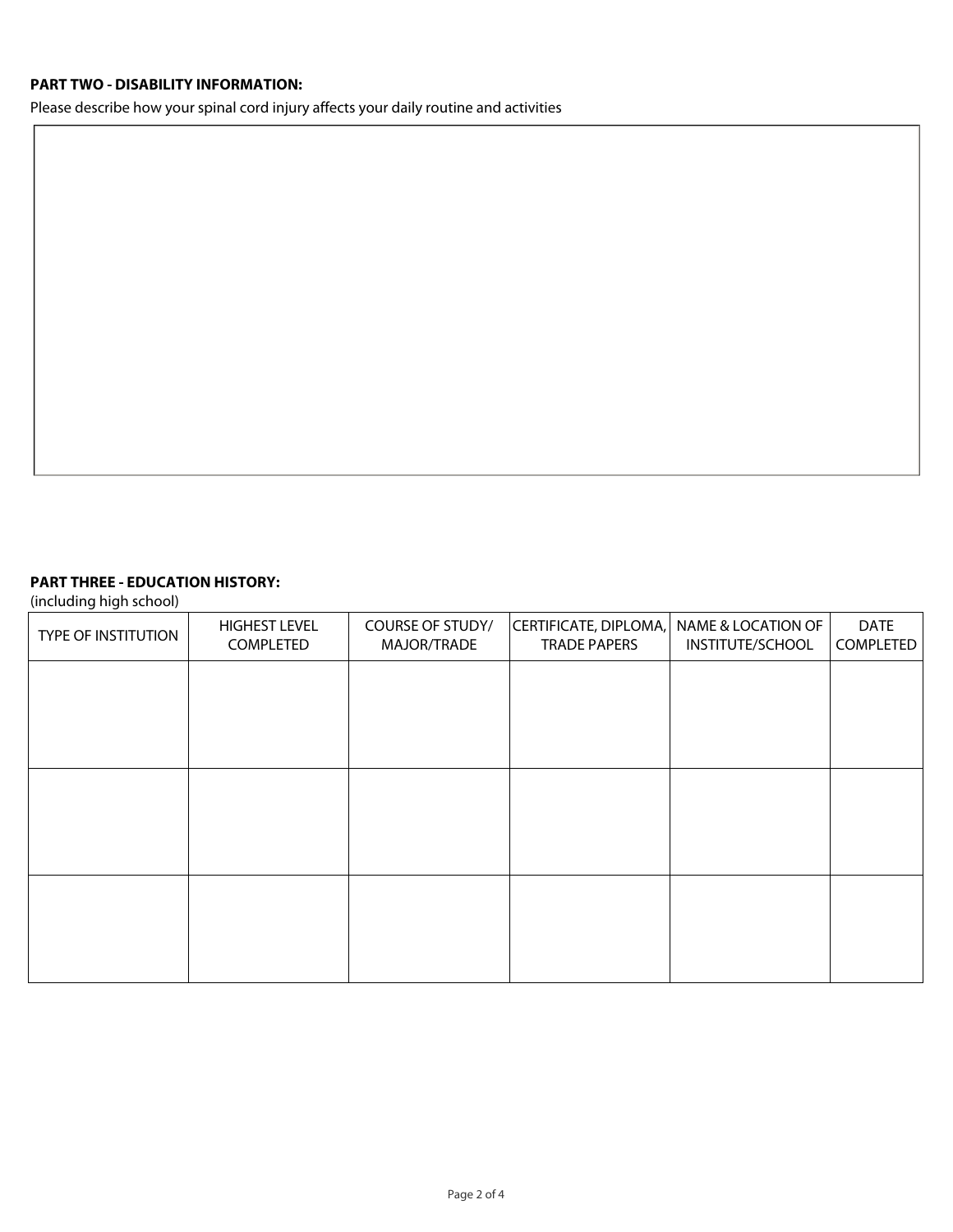### CURRENT EDUCATIONAL PLANS:

Name of Institution (recognized university, college, technical institute etc.) you are planning to attend this year:

| Student #:                                                     |
|----------------------------------------------------------------|
| Course of Study:                                               |
| Current Level or Year of Study:                                |
| Are you attending $\bigcirc$ Full-time<br>$\bigcirc$ Part-time |
| <b>Anticipated Completion Date:</b><br><b>Starting Date:</b>   |

## **PART FOUR - MERIT:**

1. Why do you believe you merit a BCPF Bursary?

2. List any other scholarships, bursaries or other funding sources for your education: